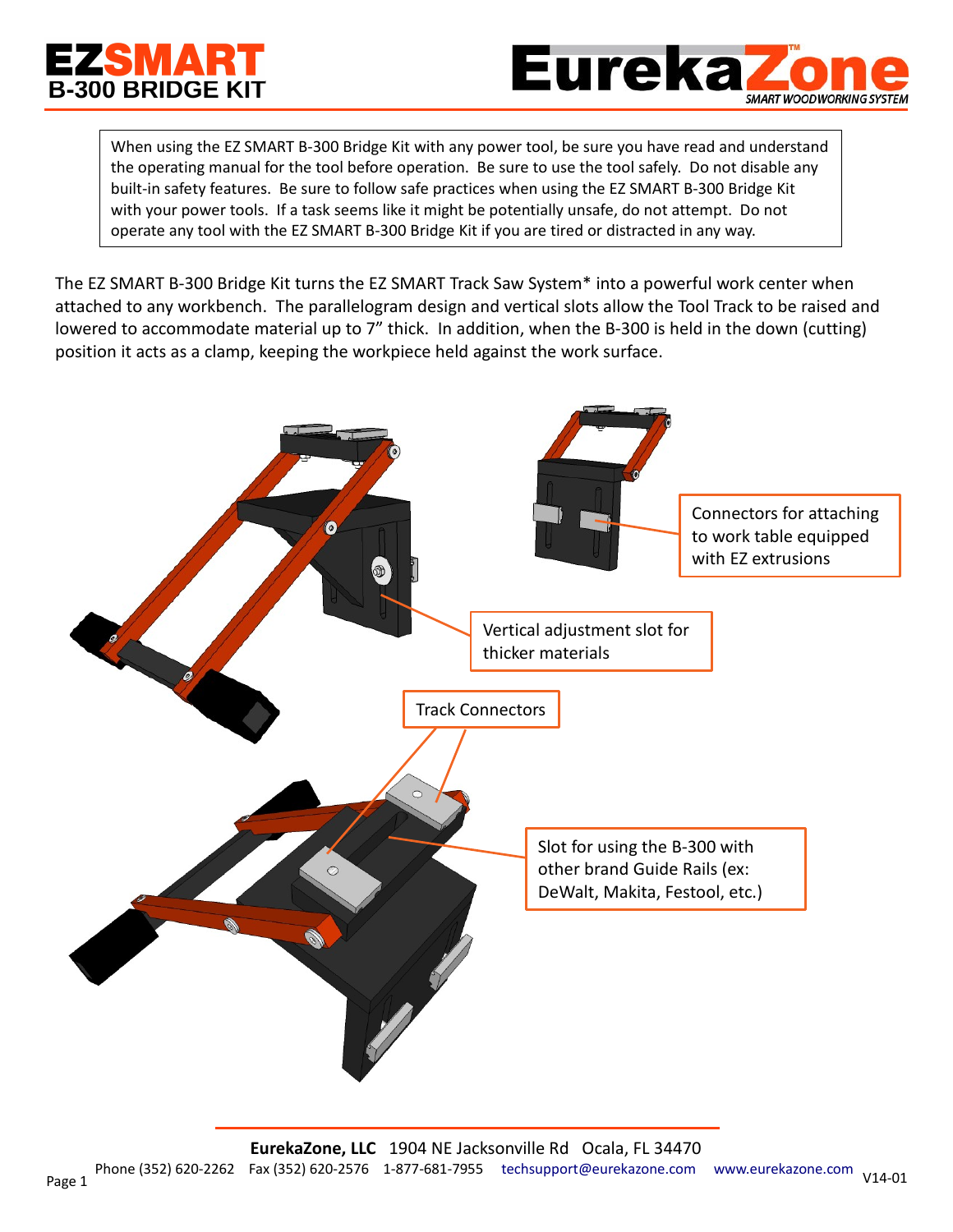

The B-300 is designed for use with the EZ SMART EZ-One, the EZ SMART Multiform Master Table, or with a DIY workbench that utilizes any of the various EZ extrusions. The B-300 could also be attached to any pre-existing workbench or table by replacing the EZ connectors with an appropriate fastener. The following steps will outline how to attach the B-300 to a workbench equipped with EZ SME extrusions. The workbench pictured is for illustrative purposes.

## **Placement of the Bridge**

**Step 1:** Place Handle Unit on the front edge of your table or workbench by sliding the connectors into the slot in the EZ extrusion. Repeat for the Rear Unit

**Step 2:** Place a speed square along the top edge of the EZ extrusion and slide the Handle Unit of the B-300 against the square. Tighten the knobs on the connectors once you are at your desired location. Do not do this step for the Rear Unit at this time.



#### **Installing the Tool Track**

**Step 1:** Install one end of the Tool Track on the connectors of the Handle Unit. Do not tighten connectors.

**Step 2:** Slide other end of the Tool Track on the connectors of the Rear Unit. Do not tighten connectors.

**Step 3:** Raise the Handle to 90 degrees. To allow room for the saw to park on the front end of the Tool Track, the connectors should be located 12" from the end of the Tool Track. With the handle at 90 degrees and the Tool Track at its desired location, tighten the nuts on the connectors.

**Step 4:** With arms of the Rear Unit at 90 degrees, tighten the nuts on the connectors.

**Step 5:** Lower the Handle so that the Tool Track is resting on the work surface. Square the Tool Track to the front edge of your table or workbench. With the Tool Track square, the connectors on the Rear Unit may now be tightened.